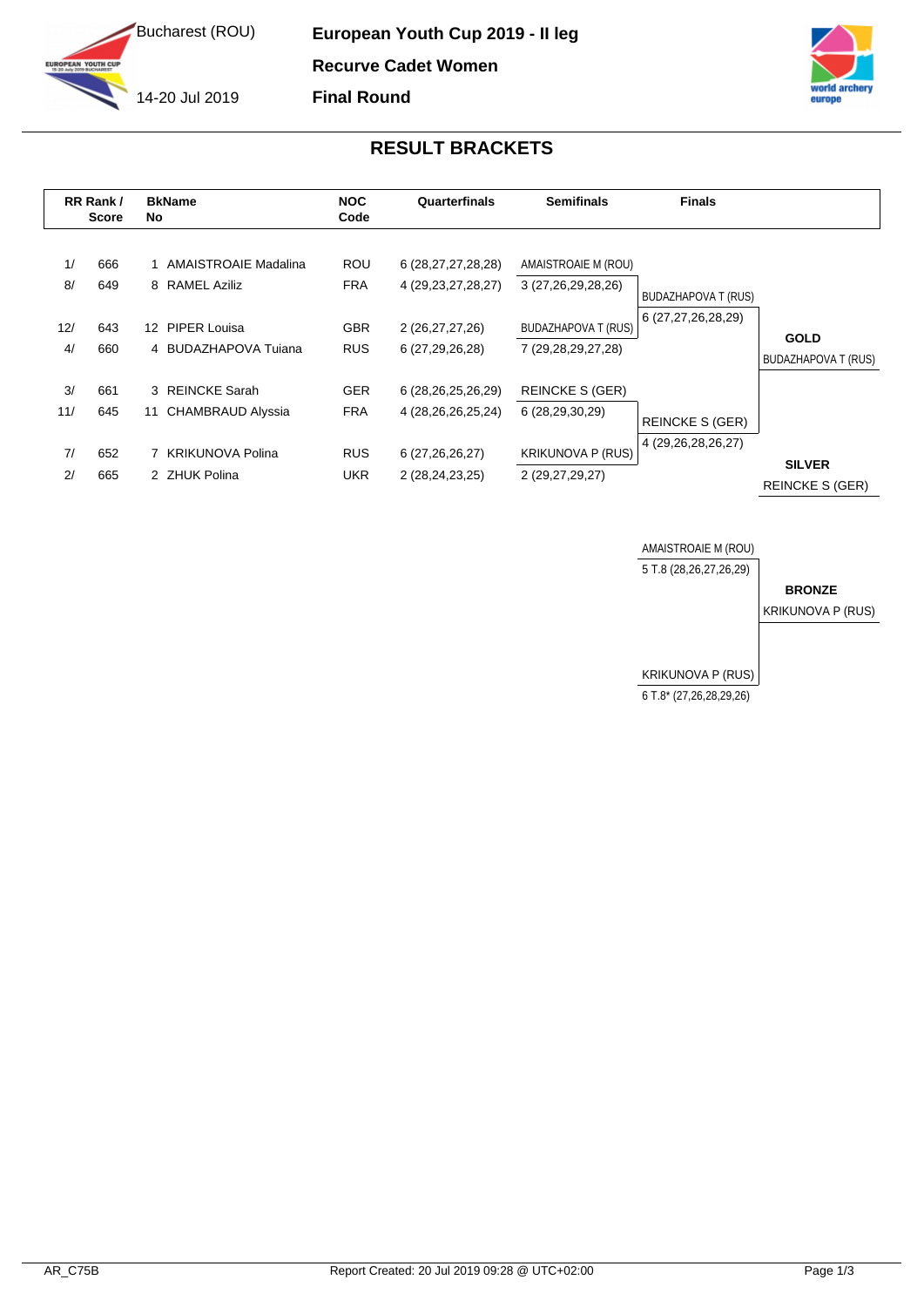



## **RESULT BRACKETS**

|     | RR Rank/<br><b>Score</b> | No | <b>BkName</b>                                 | <b>NOC</b><br>Code | 1/24<br>Elimin. Round | 1/16<br>Elimin. Round            | 1/8<br>Elimin. Round              | Quarterfinals              |
|-----|--------------------------|----|-----------------------------------------------|--------------------|-----------------------|----------------------------------|-----------------------------------|----------------------------|
|     |                          |    |                                               |                    |                       |                                  |                                   |                            |
| 1/  | 666                      |    | 1 AMAISTROAIE Madalina                        | ROU                |                       | AMAISTROAIE M (ROU)              |                                   |                            |
|     |                          |    | pre-seeded in 1/16th                          |                    |                       | 7 (27,27,28,26)                  | AMAISTROAIE M (ROU)               |                            |
|     |                          |    |                                               |                    |                       |                                  | 7 (27,29,29,28)                   |                            |
| 33/ | 588                      |    | 33 BENDÍKOVÁ Elena                            | <b>SVK</b>         | 6 (25,25,20,28)       | BENDÍKOVÁ E (SVK)                |                                   |                            |
| 32/ | 591                      |    | 32 POKORADI Viktoria                          | <b>SVK</b>         | 2 (24, 24, 27, 24)    | 1 (25,27,23,25)                  |                                   | AMAISTROAIE M (ROU)        |
| 17/ | 638                      |    | 17 ROGERS Thea                                | <b>GBR</b>         |                       | ROGERS T (GBR)                   |                                   | 6 (28, 27, 27, 28, 28)     |
|     |                          |    | -Bye-                                         |                    |                       | 6 (25,28,25,27,29)               |                                   |                            |
|     |                          |    |                                               |                    |                       |                                  | ROGERS T (GBR)<br>1 (27,21,24,21) |                            |
|     |                          |    | -Bye-                                         |                    |                       | HEALEY P (GBR)                   |                                   |                            |
| 16/ | 639                      |    | 16 HEALEY Penny                               | <b>GBR</b>         |                       | 4 (26,25,28,26,24)               |                                   |                            |
| 8/  | 649                      |    | 8 RAMEL Aziliz                                | <b>FRA</b>         |                       | RAMEL A (FRA)                    |                                   |                            |
|     |                          |    | pre-seeded in 1/16th                          |                    |                       | 6(25, 27, 25)                    | RAMEL A (FRA)                     |                            |
|     |                          |    |                                               |                    |                       |                                  | 6 (29,29,29)                      |                            |
|     |                          |    | -Bye-                                         |                    |                       | FORRAY A (ROU)                   |                                   |                            |
| 24/ | 615                      |    | 24 FORRAY Alexandra                           | ROU                |                       | 0(16, 13, 23)                    |                                   | RAMEL A (FRA)              |
| 25/ | 611                      |    | 25 PAPADOPOULOU Dimitra                       | GRE                | 6 (27, 26, 26, 26)    | PAPADOPOULOU D (GRE)             |                                   | 4 (29, 23, 27, 28, 27)     |
| 40/ | 527                      |    | 40 WILLAERT Laura                             | <b>BEL</b>         | 2 (25,24,28,24)       | 2 (27, 17, 26, 24)               |                                   |                            |
|     |                          |    |                                               |                    |                       |                                  | REISENWEBER C (GER)               |                            |
|     |                          |    | pre-seeded in 1/16th                          |                    |                       | REISENWEBER C (GER)              | 0(25, 28, 26)                     |                            |
| 8/  | 649                      |    | 8 REISENWEBER Clea                            | GER                |                       | 6 (25, 25, 28, 28)               |                                   |                            |
| 5/  | 657                      |    | 5 ILLIASH Varvara                             | <b>UKR</b>         |                       | <b>ILLIASH V (UKR)</b>           |                                   |                            |
|     |                          |    | pre-seeded in 1/16th                          |                    |                       | 6 (28,30,27)                     |                                   |                            |
|     |                          |    |                                               |                    |                       |                                  | <b>ILLIASH V (UKR)</b>            |                            |
| 37/ | 558                      |    | 37 DESMEDT Aycko                              | <b>BEL</b>         | 2 (26, 27, 21, 23)    | COMPAGNO C (ITA)                 | 2 (26,29,28,26)                   |                            |
| 28/ | 599                      |    | 28 COMPAGNO Chiara                            | <b>ITA</b>         | 6 (27, 24, 25, 27)    | 0(22, 28, 25)                    |                                   | PIPER L (GBR)              |
| 21/ | 628                      |    | 21 CHALKIOPOULOU DASKALAKI Sofia Theodora GRE |                    |                       | CHALKIOPOULOU DASKALAKI ST (GRE) |                                   | 2 (26,27,27,26)            |
|     |                          |    | -Bye-                                         |                    |                       | 0(22,26,26)                      |                                   |                            |
|     |                          |    |                                               |                    |                       |                                  | PIPER L (GBR)                     |                            |
|     |                          |    | -Bye-                                         |                    |                       | PIPER L (GBR)                    | 6 (28,27,29,28)                   |                            |
| 12/ | 643                      |    | 12 PIPER Louisa                               | <b>GBR</b>         |                       | 6 (29,28,29)                     |                                   |                            |
| 13/ | 641                      |    | 13 DASHEEVA Alina                             | <b>RUS</b>         |                       | DASHEEVA A (RUS)                 |                                   |                            |
|     |                          |    | -Bye-                                         |                    |                       | <b>DSQ</b>                       |                                   |                            |
|     |                          |    |                                               |                    |                       | 18-07-2019<br>09:05              | -Bye-                             |                            |
|     |                          |    | -Bye-                                         |                    |                       | LETTLOVA N (CZE)                 |                                   |                            |
| 20/ | 628                      |    | 20 LETTLOVA Nikola                            | CZE                |                       | <b>DSQ</b>                       |                                   | <b>BUDAZHAPOVA T (RUS)</b> |
| 29/ | 599                      |    | 29 EVGENIDZE Nino                             | GEO                | 6 (23, 24, 28, 26)    | EVGENIDZE N (GEO)                |                                   | 6 (27,29,26,28)            |
| 36/ | 560                      |    | 36 CEROVSKI Ana                               | CRO                | 2 (20,25,26,25)       | 0(25,25,21)                      |                                   |                            |
|     |                          |    |                                               |                    |                       |                                  | <b>BUDAZHAPOVA T (RUS)</b>        |                            |
|     |                          |    | pre-seeded in 1/16th                          |                    |                       | <b>BUDAZHAPOVA T (RUS)</b>       |                                   |                            |
| 4/  | 660                      |    | 4 BUDAZHAPOVA Tuiana                          | <b>RUS</b>         |                       | 6 (27,29,25)                     |                                   |                            |